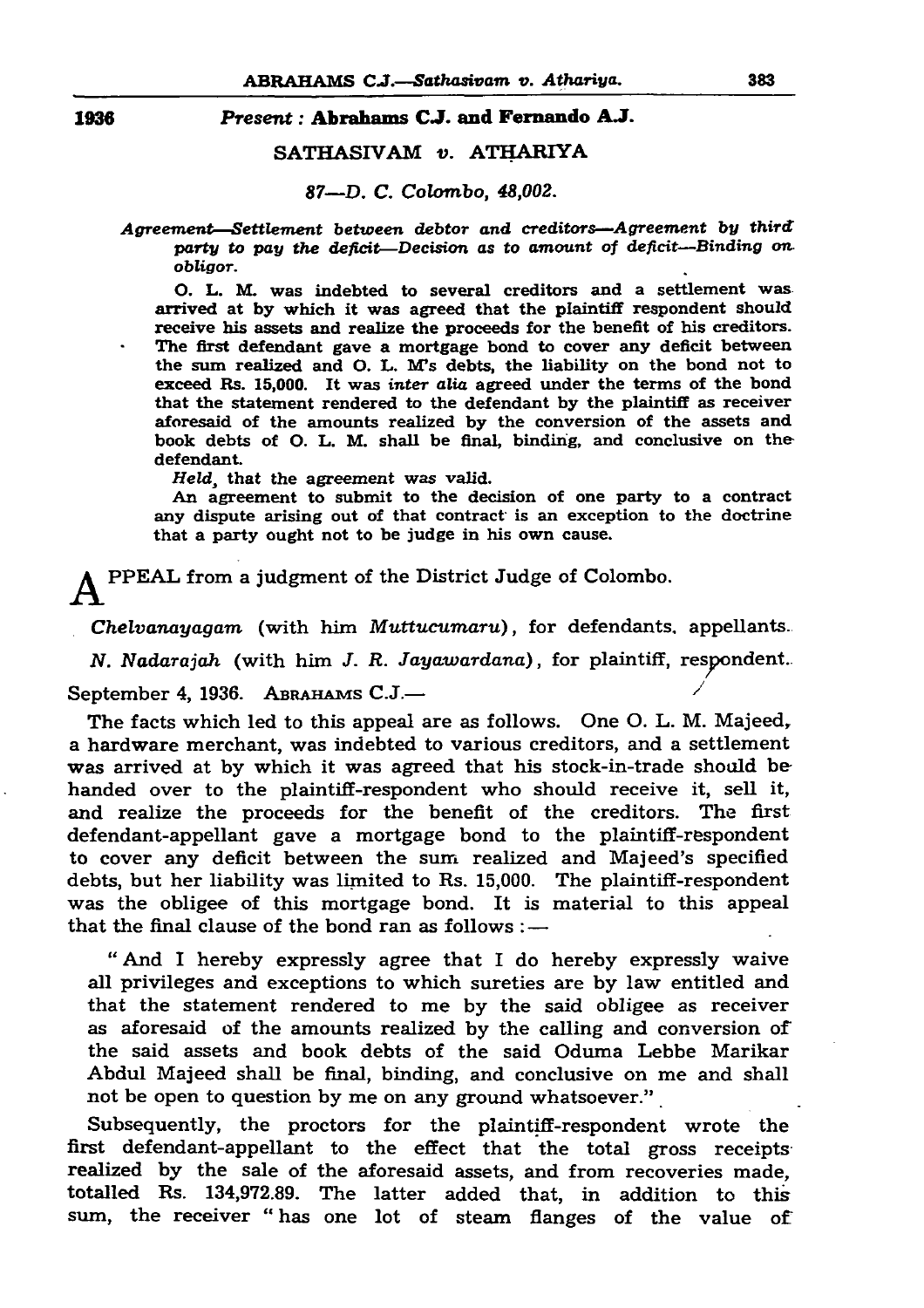## 384 ABRAHAMS C.J*.—Sathasivam v. Athariya.*

Rs. 2,000 which are practically unsaleable". A demand for Rs. 15,000 due on the bond was made in the letter, to which apparently no reply was received. Judgment was given against the first defendant-appellant for the amount claimed.

It is argued in this appeal that the final clause of the mortgage bond is not binding on the first defendant-appellart. Counsel, so far as I can understand the submissions, contended that the obligor of the bond had to all intents and purposes agreed to consent to judgment on what might be mere assertions of the obligee, and that she thereby, bound herself not to raise any defence that might be open to her. Counsel was unable to give any authority for the proposition that such a clause in an agreement does not bind. He appeared to think that it ought not to be binding, and therefore was not binding. Counsel for the plaintiff-respondent, on the other hand, submitted that this clause was tantamount to a submission to the arbitration of one party to an agreement by the other party, and he cited a passage from *Hudson on Building Contracts, 6th ed.,* p. *238,* and *Russell on Arbitration, 1906 ed., p. 95,* both of which, on the authority of the ancient case of *Matthew v. Ollerton',* state that if there is an agreement to that effect the submission to the decision of one party to a contract of any dispute arising out of that contract is an exception to the doctrine that a party ought not to be a judge in his own cause. There is also direct authority for the proposition that an agreement to the effect that in case of a dispute between the parties to a contract the decision of one of them shall be accepted by the other, is good. In *Ranger v. The Great Western Railway Co.\*,* a contract between a railway company and a building contractor stipulated that payments should from time to time during the progress of the works, be made by the company to the contractor, such payments to be made on certificates granted by the Principal Engineer of the company or his Assistant Resident Engineer. In case of dispute between the contractor and the Assistant Resident Engineer the decision of the Principal Engineer of the company was to be final. After differences had so arisen between the contractor and the company, it was discovered by the former that the Principal Engineer was a shareholder in the company. In giving judgment, the Lord Chancellor said, " A judge ought to be, and is supposed to be, indifferent between the parties. He has, or is supposed to have, no bias inducing him to lean to the one side rather than to the other. In ordinary cases it is a just ground of exception to a judge that he is not indifferent, and the fact that he is himself a party, or interested as a party, affords the strongest proof that he cannot be indifferent. But here the whole tenor of the contract shows it was never intended that the engineer should be indifferent between the parties.

" When it is stipulated that certain questions shall be decided by the engineer appointed by the company, this is, in fact, a stipulation that they shall be decided by the company. It is obvious that there never was any intention of leaving to third persons the decision of questions arising during the progress of the works. The company reserved the decision to itself, acting however, as from the nature of things it must

» *4 Mad. 226.* « *5 H . L . C. 72.*